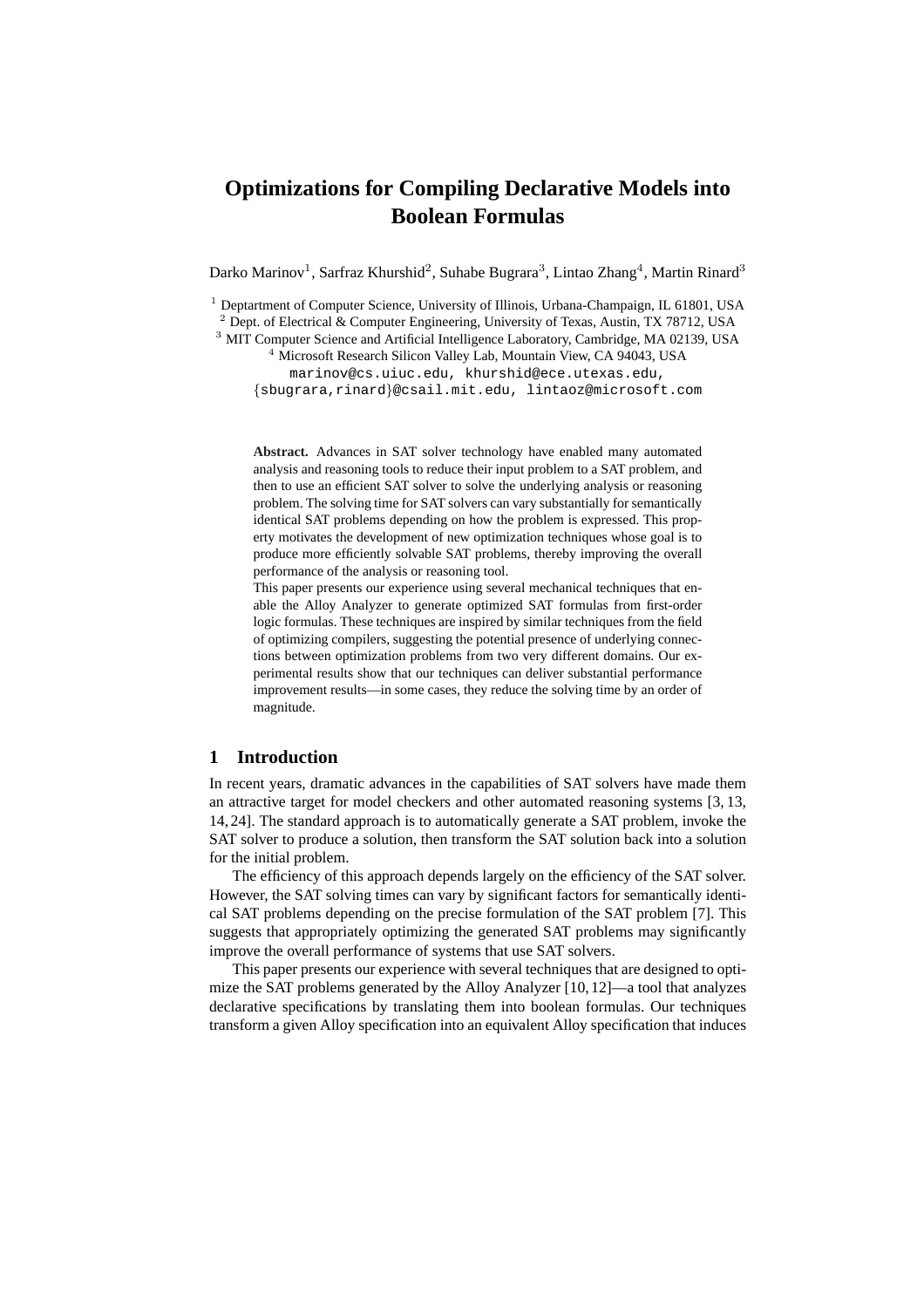faster analysis. These transformations are mechanical and therefore suitable for inclusion in an automatic SAT problem generator. Our experimental results show that our techniques can substantially reduce the solving time for a set of benchmark problems from the standard Alloy distribution and previous case studies. The speed-ups range from a low of 1.04X to a high of 14.52X (it is 14.52 times faster to translate and solve the optimized version than the unoptimized version).

Conceptually, our set of transformations draws heavily on techniques from the field of optimizing compilers [2]. We have developed analogs of standard optimizations such as loop unrolling, loop fission and fusion, loop-invariant code motion, common subexpression elimination, constant propagation, and algebraic simplifications. Like their standard compiler optimization counterparts, the goal of these transformations is to reduce the amount of work that the execution engine (the microprocessor or SAT solver) must perform.

We investigated the effect of applying a range of transformations on a suite of benchmark problems. The initial results showed that the most effective transformations were those that focus on formulas that were universally quantified and expressions that use transitive closure. We have implemented these transformations in our prototype tool. The tool allows the user to select a sequence of optimizations which it then applies fully automatically on the given model.

The ostensible purpose of our transformations is to provide an Alloy solver with improved performance. To this end, our transformations focus on specific Alloy constructs (such as transitive closure and quantified formulas) that are responsible for the vast majority of the SAT solving time. (Note the recurring analogy with traditional compiler optimizations, which often focus on loops because programs tend to spend much of their time in loops.) Despite our focus on Alloy constructs, we expect many of the general patterns we exploit in Alloy problems to show up in other domains, which makes our techniques ripe for incorporation into a range of systems that automatically generate SAT problems.

One intriguing aspect of our system is that SAT solvers are a substantially more complex compilation target than the microprocessors that are the traditional compilation targets. In particular, microprocessors often have an available performance model that the compiler writer can use to guide the optimization decisions. The performance of SAT solvers, in contrast, is much less well understood. There are two heuristics in the field: reducing the number of variables tends to reduce the solving time (presumably because it reduces the search space that the SAT solver must explore) and increasing the number of constraints also tends to reduce the solving time (again because it reduces the search space). These are just heuristics so do not hold always [7]. Interestingly enough, one of our performance-improving transformations (constant subexpression elimination) also increases the number of variables. This fact illustrates the need to explore a variety of transformations, not just transformations that are consistent with the current understanding of the performance of SAT solvers.

It is worth emphasizing that the optimizations we propose translate Alloy models into equivalent Alloy models that enable faster analysis—we do not present how to optimize SAT solvers in general. Our approach is inspired by compiler optimizations and can be extended to various other SAT-based techniques, such as bounded model check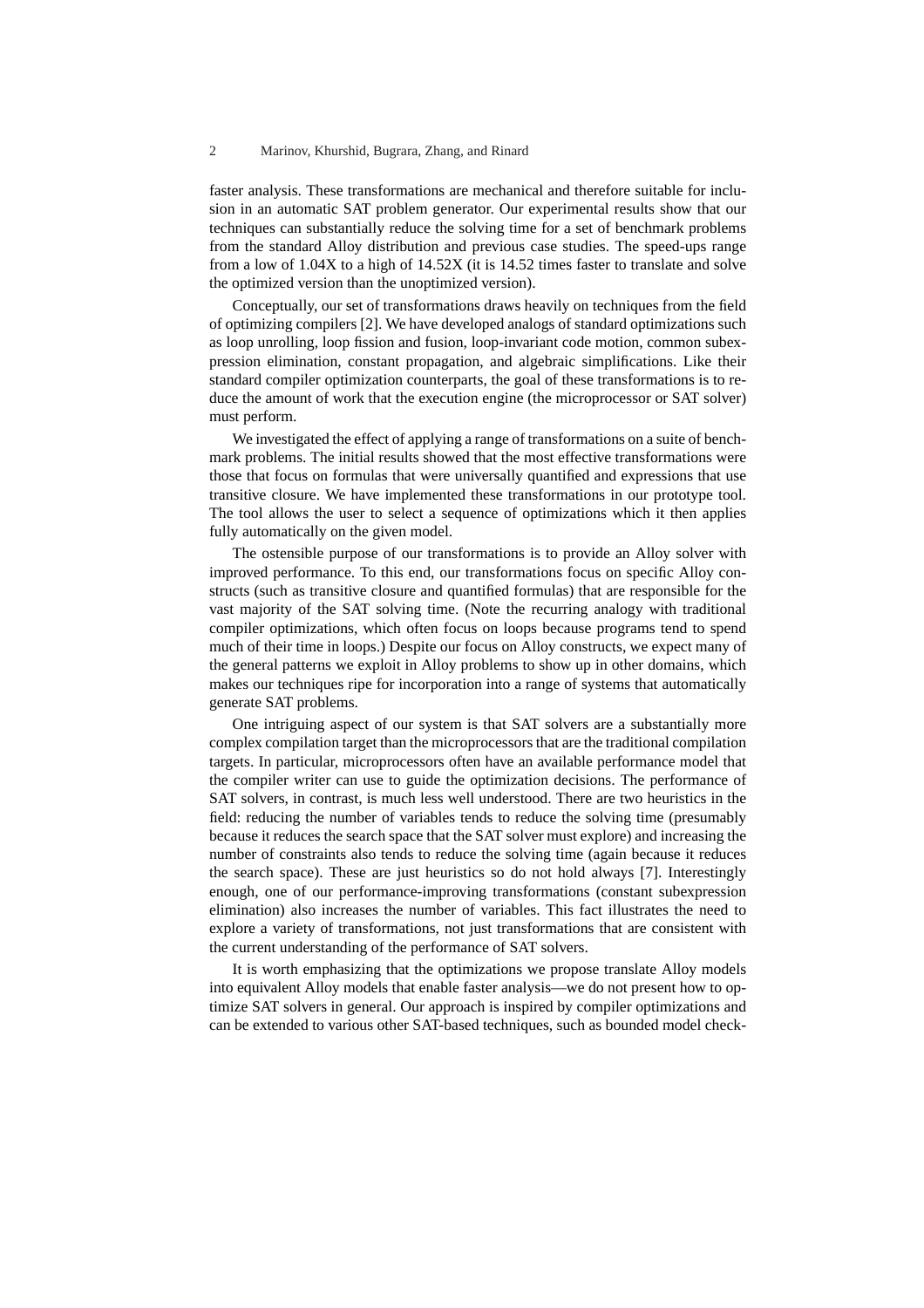ing [4, 24]. In fact, our approach is not limited to SAT. Any technique that translates a more complicated logic to a simpler logic for reasoning purposes has the potential to benefit from our compiler analogy. As the use of decision procedures becomes more and more popular, we hope this can get more attention from the research community.

This paper makes the following contributions:

- **– Optimization Concept:** It introduces the concept of mechanically transforming problems to improve the solving time of the resulting automatically generated SAT problems.
- **– Transformations:** It presents a precisely defined set of transformations that optimize the SAT problems that the Alloy Analyzer generates.
- **– Implementation:** It presents our implementation, which allows the user to select a sequence of transformations that are then applied fully automatically.
- **– Experimental Results:** It presents experimental results that characterize the effectiveness of our optimized SAT problem generator. The results show that our techniques can substantially decrease the solving time for the generated SAT problem.

## **2 Example**

This section illustrates some performance gains that compiler optimizations can provide for SAT-based constraint solving. We present a simple example that models in Alloy a singly-linked acyclic list. We formalize three different constraints that specify acyclicity. We then use the Alloy Analyzer to check that these formulations are equivalent. We re-write the model by applying our optimizations and illustrate how they enable faster analysis. We describe essentials of Alloy as we introduce them. Section 3.1 describes Alloy in more detail.

The following Alloy code declares a list:

```
sig List {
  header: option Entry }
sig Entry {
  next: option Entry }
```
Each list has a header entry, and each entry has a next entry. The keyword sig introduces *signatures*, i.e., basic sets/types. *Fields* in signature declarations introduce relations. The field header, for example, introduces the relation header: List -> Entry. Further, the keyword option constrains this relation to be a partial function.

The following three Alloy *functions* use various Alloy constructs to state the acyclicity constraint:

```
fun Acyclic1(l: List) {
  all e: l.header.*next | e !in e.ˆnext }
fun Acyclic2(l: List) {
  no l.header || (some e: l.header.*next | no e.next) }
fun Acyclic3(l: List) {
no e: l.header.*next | e -> e in ˆnext }
```
The *dot operator* ('.') represents relational join. Alloy allows intuitive *path expressions* that use transitive closure ('`') and reflexive transitive closure ('\*'). For example,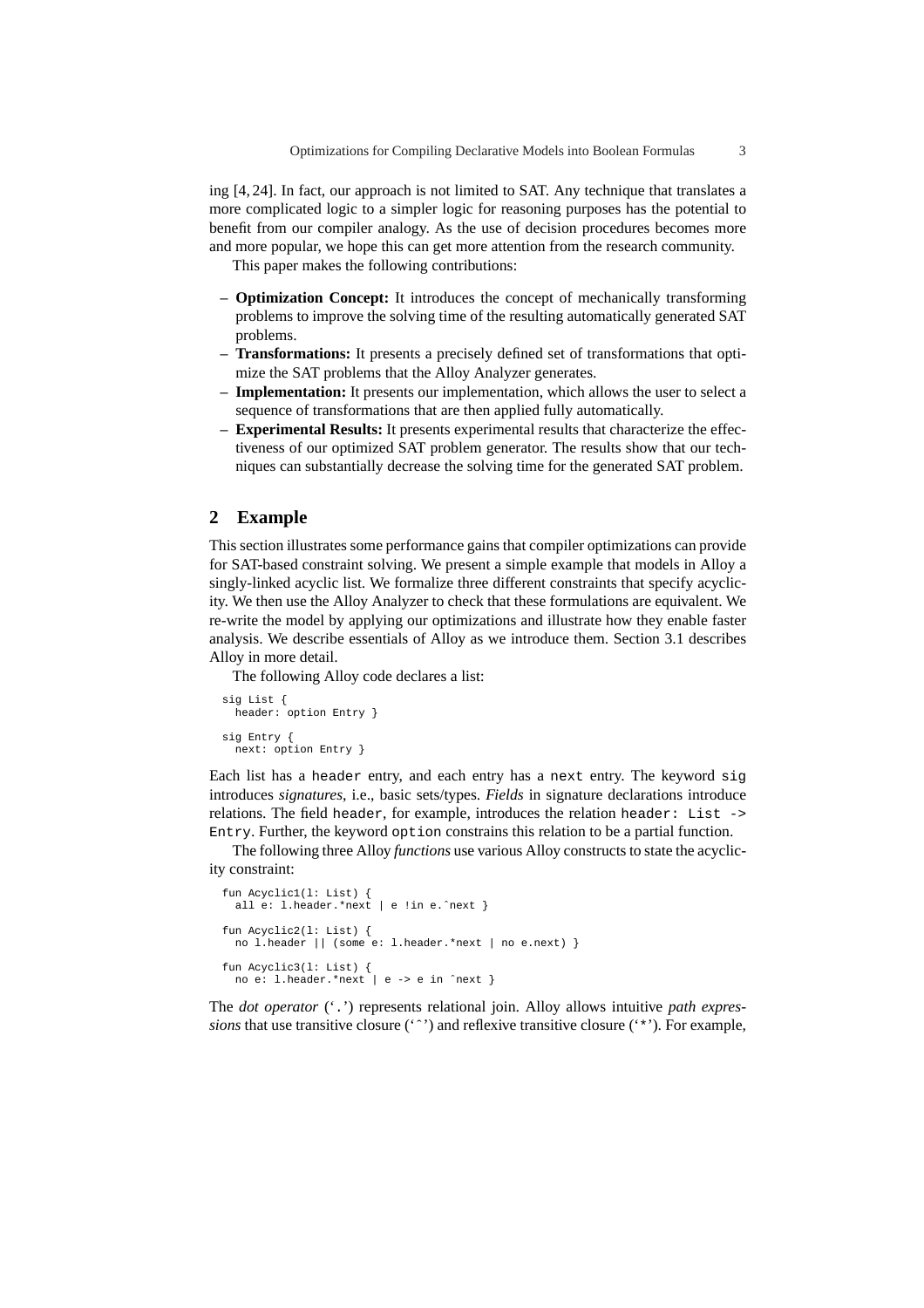l.header.\*next denotes the set of all entries reachable along the next field from the header entry of the list l.

Acyclic1 uses universal quantification ('all'), negation ('!'), and set membership ('in') to state that it is not possible to start a traversal from any list entry and follow one or more fields to get back to the same entry. Acyclic2 uses existential quantification ('some') and states that the list is either empty or contains an entry that is reachable from the header and has no next entry. Acyclic3 uses cross product ('->') to state that the transitive closure of next does not contain any self-loops.

To check equivalence of these definitions, we use the following *assertion*:

```
assert Equiv {
all l: List {
      Acyclic1(l) => Acyclic2(l)
Acyclic2(l) => Acyclic3(l)
      Acyclic3(1) \Rightarrow Acyclic1(1) } }
check Equiv for 6
```
The check command instructs the Alloy Analyzer to try to generate a counterexample to the given assertion, i.e., a list l that does not satisfy the (implicit conjunction of) implication formulas. The analyzer performs the analysis within the given *scope*—a bound on the universe of discourse. In this example, a scope of 6 states that the number of elements in each basic set (known also as "atoms in the signature") should be at most 6, i.e., at most 6 Entry and Object elements.

The analyzer takes 199.91 seconds to check Equiv and reports that no counterexample exists for this assertion. We next illustrate how compiler optimizations could improve the analyzer's performance.

Our first optimization is inspired by common subexpression elimination (CSE) [2]. Note that the transitive closure operator ('^') appears in the formula body of Acyclic1 and also of Acyclic2. A naive translation of our Alloy assertion to a boolean formula would translate each of these expressions independently. However, they represent the same value and we can apply CSE.

The CSE transformation *adds* a new state component in our model: it introduces a new field, nextPlus, in the declaration of Entry and constrains it to be the transitive closure of next.

```
sig Entry {
  next: option Entry,
  nextPlus: set Entry }
fact { nextPlus = ˆnext }
```
Each *fact* specifies a constraint that all solutions to the model must satisfy. We next replace each occurrence of ^next in the functions with next Plus. The analyzer now takes 138.03 seconds to check Equiv and (as before) reports no counterexample. It is worth pointing out that by applying an optimization that adds a new state component and is therefore seemingly counter-intuitive (since it increases the size of the underlying state space), we have achieved a reduction in the solving time.

The above optimization factors out the transitive closure operation. We can, in fact, represent the closure directly by its definition; for our example, in the scope of 6, we can *unroll* the closure with respect to this scope and replace the above fact with:

 $fact$  {  $nextPlus$  =  $next + next.next + next.next.next + next + next.next + next.next + next$ next.next.next.next.next + next.next.next.next.next.next }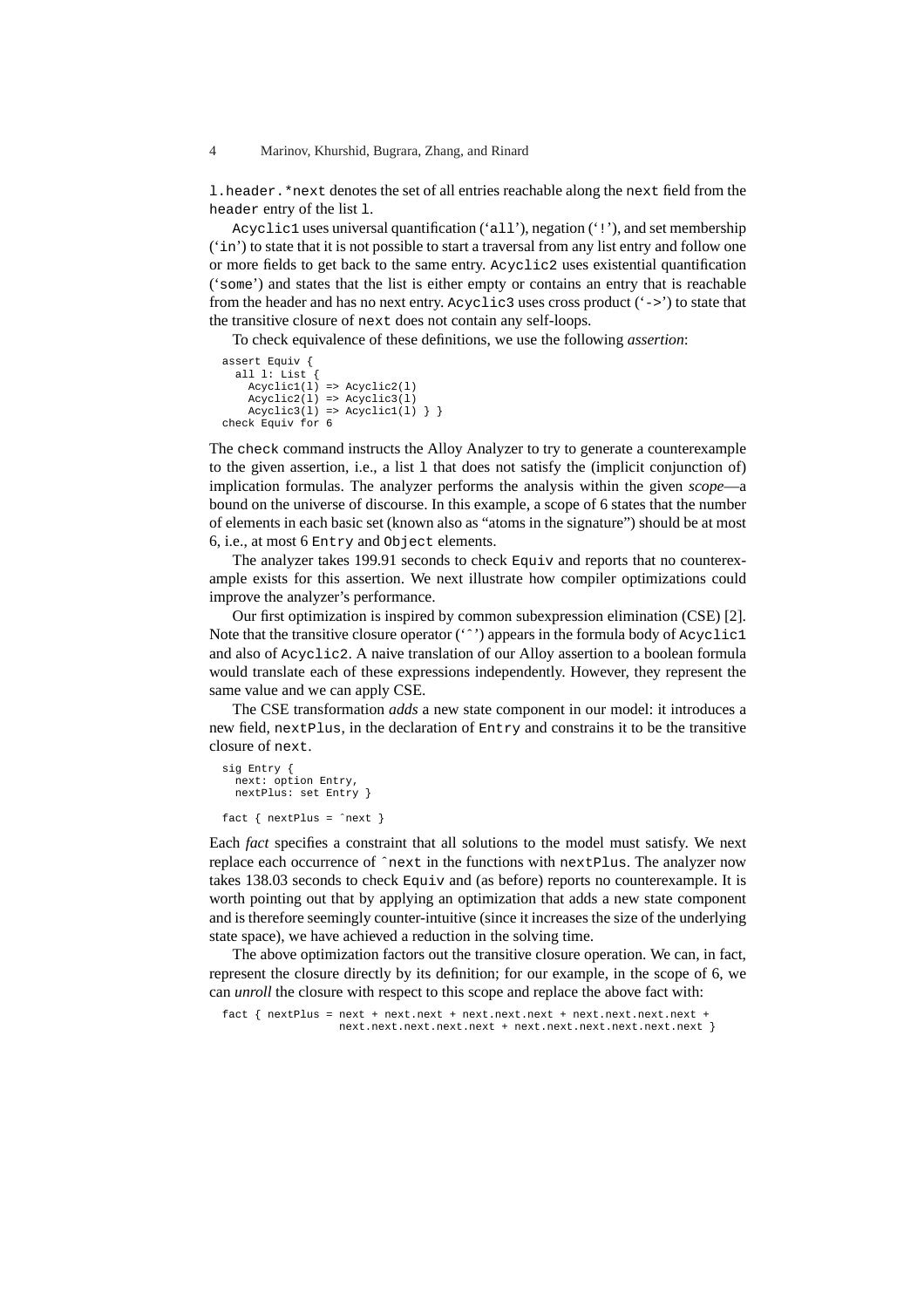where '+' denotes set union in Alloy.

For a given scope, we can also unroll some quantified formulas, besides unrolling the definition of the transitive closure. In particular, we can unroll the formulas, such as all e: l.header.\*next | e !in e.^next, where the quantified variable ranges over a path expression. (Section 4.1 presents the details of unrolling.) We next apply the loop unrolling transformation, which automatically unrolls all three definitions of acyclicity with respect to scope 6, and check the assertion. The analyzer now takes only 15.84 seconds to check Equiv and (as before) reports no counterexample. It is worth pointing out that as a result of this series of optimizations, the Alloy-to-CNF compilation time has gone up from 0.75 seconds to 1.13 seconds; however, in the same time, the SAT-solving time has gone down from 199.16 seconds to just 14.71 seconds.

In summary, even this simple example shows a good potential for optimization: by applying common-subexpression elimination and loop unrolling, we obtain a reduction of more than 92% in the total time to check the formula, i.e., a 12X speedup!

# **3 Background**

This section gives a brief overview of Alloy and SAT technology; following the compiler analogy, Alloy is our input language, and SAT is the target language. We also discuss some of the optimizations that already exist for generating boolean formulas that are likely to induce efficient solving.

## **3.1 Alloy**

Alloy [10] is a first-order declarative language based on sets and relations. The Alloy Analyzer [12] is a tool for automatically analyzing models written in Alloy. The analyzer translates Alloy models into boolean formulas and uses off-the-shelf SAT technology to solve the formulas. Following the compiler analogy, the analyzer consists of the following: a front-end that parses Alloy models into an intermediate representation (IR), a set of optimizations on this IR, and a back-end that translates IR into boolean formulas.

Each Alloy model consists of data (i.e., several sets and relations), several facts (i.e., formulas that put constraints on the data) and an assertion (i.e., a formula to check on the data). These formulas can be structured using functions (i.e., parameterized formulas that can be invoked elsewhere), which the analyzer inlines into the facts and the assertion. Additionally, each analysis specifies a scope (i.e., a bound on the size of basic sets within which to check the formulas). The analyzer translates a conjunction of all facts and the negation of the assertion into a boolean formula such that the boolean formula has a solution iff there are some sets and relations that satisfy all the fact and the negation of the assertion (thus providing a counterexample for the assertion).

Alloy is a relational language; every expression in Alloy denotes a relation (or a set in the case of a relation of arity one). Even the scalars are represented as singleton sets. More details of the Alloy language are available elsewhere [10].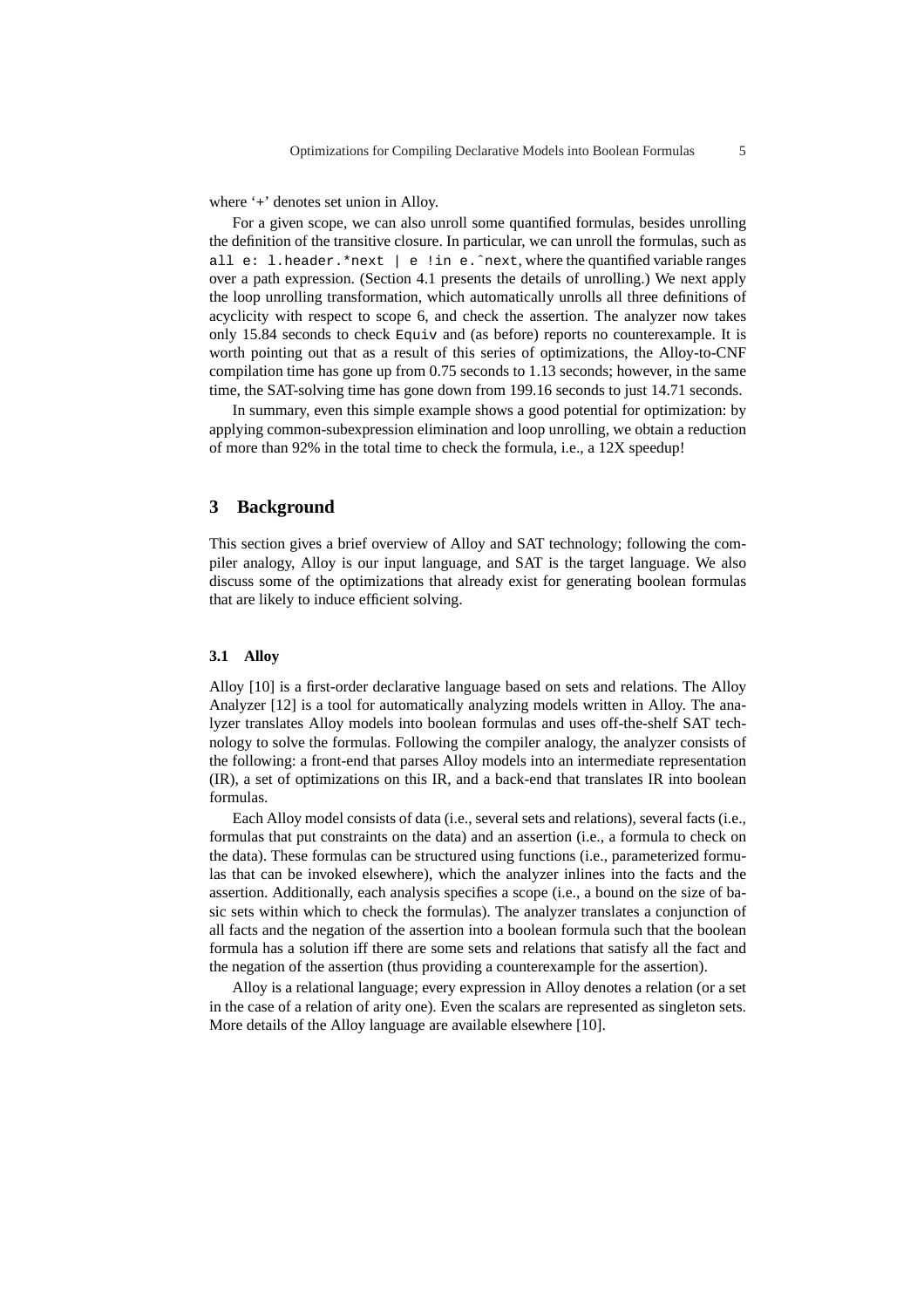#### **3.2 SAT**

Given a propositional formula over a set of boolean variables, the boolean Satisfiability Problem (SAT) asks whether there exists a variable assignment that makes the formula evaluate to true. SAT is a classical NP-Complete problem; therefore, it is unlikely that there is a polynomial algorithm for solving the SAT problem. However, due to its practical importance in areas such as theorem proving, formal verification, and AI planning, much research effort has been put into developing efficient algorithms for solving SAT problems. Although in the worst case these algorithms require exponential time, in practice current state-of-the-art SAT solvers can often determine the satisfiability of boolean formulas with tens of thousands of variables in a reasonable amount of time [27].

Modern SAT solvers determine the satisfiability of a formula by systematically searching the entire boolean space of the formula. They typically require the input formula to be in the Conjunctive Normal Form (CNF), i.e., a conjunction of clauses, where each clause is a disjunction of literals. A literal is either a positive or negative occurrence of a boolean variable. Some recent SAT solvers can operate without the CNF requirement [8], but the Alloy Analyzer translates all formulas into CNF.

Applications that use SAT as the reasoning engine often look like compilers. They take the domain-specific description of the problem as input and translate it into a boolean formula or a sequence of formulas. The formulas are then given to a SAT solver to determine their satisfiability, and the results are fed back to the application to extract meaningful information for the user to understand. For some applications such as circuit verification [17], translation to SAT is straightforward. On the other hand, for applications such as checking the Alloy models, the translation is not trivial [12]. In these applications, different translations of a high-level description may greatly influence the time it takes to solve the output boolean formula.

#### **3.3 Existing Optimizations**

There are many heuristics and optimizations developed for making SAT solving efficient in real-world applications. For example, there are several SAT pre-processors [16, 23] that can take a SAT instance and transform it into another form that the SAT solver can easier solve. These transformations happen at the propositional formula level, i.e. after the actual translation has been done. These low-level formulas make it harder or impossible to detect optimizations that can be applied at the higher-level, before the translation. Some researchers tried to influence the output with different translations. For example, Velev [25, 26] tried different encodings of circuit structures for efficient microprocessor verification. Seshia et al. [20] evaluated different encodings for deciding separation logic and proposed a hybrid approach.

Translation has also been studied in the context of Alloy, and the analyzer includes several optimizing translations. Symmetry breaking [21] conjoins new boolean constrains with the input formula to direct the SAT solver's search on non-isomorphic instances. Efficient encoding of (partial) functions [24] replaces the general translation for Alloy relations with a specialized, tighter translation that targets partial functions. Type-based reduction of the number of variables [6] introduces subtyping in Alloy and assigns individual scopes to the subtypes, which partition their supertype, to reduce the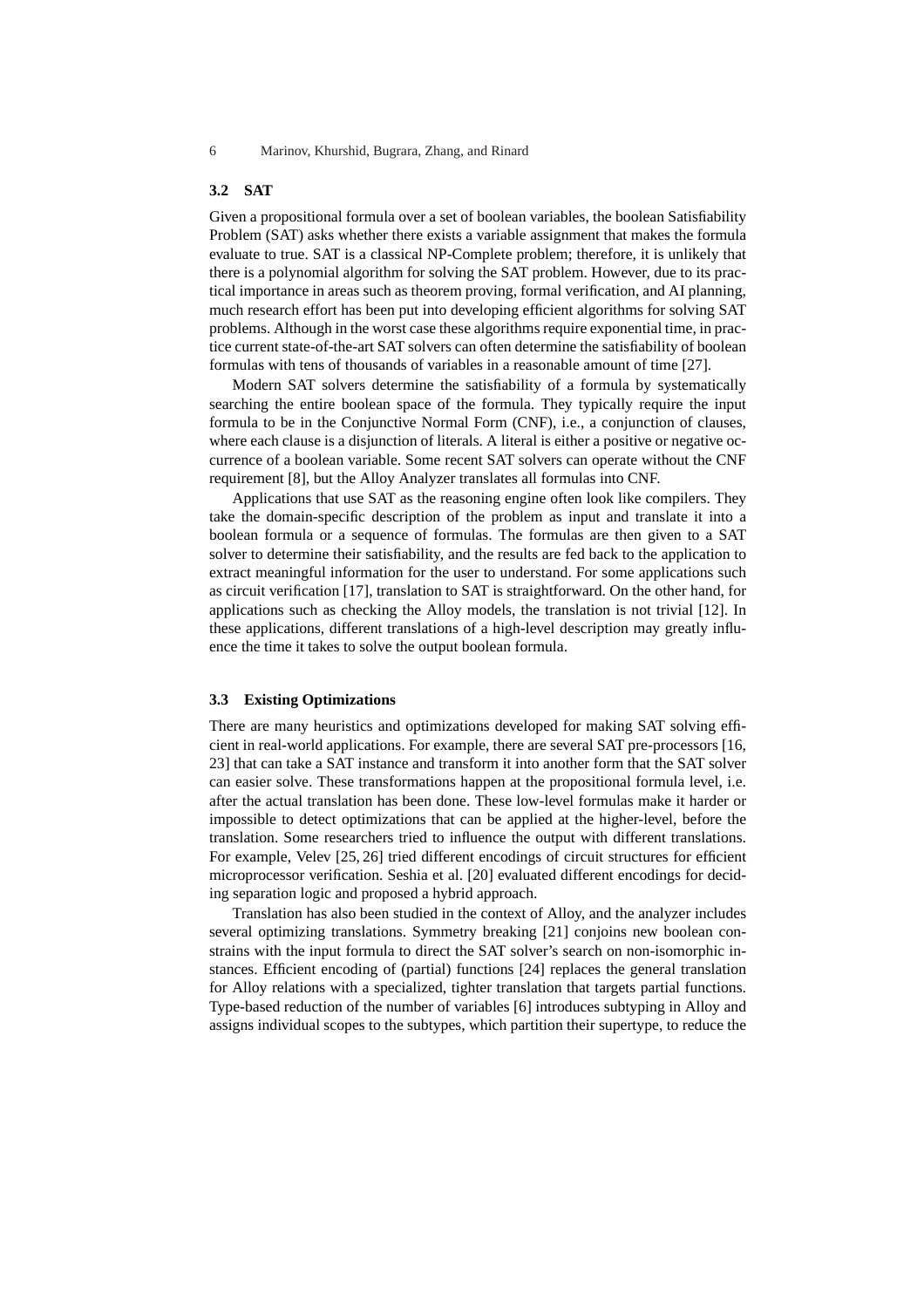overall search space. Narain [19] provides three guidelines for *manual* rewriting of Alloy models to obtain a more efficient analysis but does not consider automation of these rewritings.

A key difference of our work from the previous work is that our optimizations are automatic and at the level of Alloy: they transform an Alloy model to an equivalent Alloy model (without requiring a new type system) that is likely to induce faster solving. This allows our optimizations to be employed in conjunction with existing optimizations in a seamless fashion, thereby increasing the overall performance gain.

## **4 Optimizations**

This section presents some of the optimizations that are applicable to Alloy models. These optimizations are either inspired by or lifted directly from the optimizing compiler literature. We present the following optimizations:

- **–** loop-invariant hoisting (LIH)
- **–** loop fusion (LFU)
- **–** loop unrolling (LUR)
- **–** common subexpression elimination (CSE)
- **–** algebraic transformations (AT)
- **–** partial evaluation (PE)

#### **4.1 Loop optimizations**

Quantifiers (and transitive closure) in Alloy serve a similar purpose as loops in imperative programs. We therefore apply several standard loop optimizations to Alloy formulas that use quantifiers. Each quantified formula introduces a quantified variable (analogous to a loop-index variable) that ranges over some set (analogous to the set of values for the loop index) and has a body formula (analogous to the body of the loop).

**Loop-invariant hoisting (LIH)** This optimization first identifies those subformulas in a body of a given quantified formula that do not depend on the quantified variables and then moves these subformulas out of the quantifier scope. For example, in the Alloy formula all n: Node | (some Node || n !in n.ˆnext), the subformula some Node is independent of the variable n. Moving the subformula outside of the quantification gives the formula some Node || all n: Node | n !in n.ˆnext. This optimization does not give a substantial speedup if the hoisted subformula is much simpler than the rest of the body.

**Loop fusion (LFU)** Just as the standard loop fission and fusion optimizations split or merge loops (to make them parallelizable or eliminate the overhead of checking branches), we can split or merge several Alloy quantifiers that range over the same set. For example, the Alloy formulas (all  $n: N | F1(n)$ ) && (all  $n: N | F2(n)$ ) and (all  $n: N \mid (F1(n) \& F2(n))$ ) are semantically equivalent. It turns out, however, that there can be a significant difference in the solving time for these formulas. We have thus implemented loop fusion in the Alloy Analyzer.

**Loop unrolling (LUR)** This optimization targets quantified Alloy formulas where the quantified variables range over some path expression. For instance, the example section shows the formula all e: l.header.\*next | e !in e.ˆnext. We illustrate how such formulas can be completely unrolled for all elements from 1. header. \*next.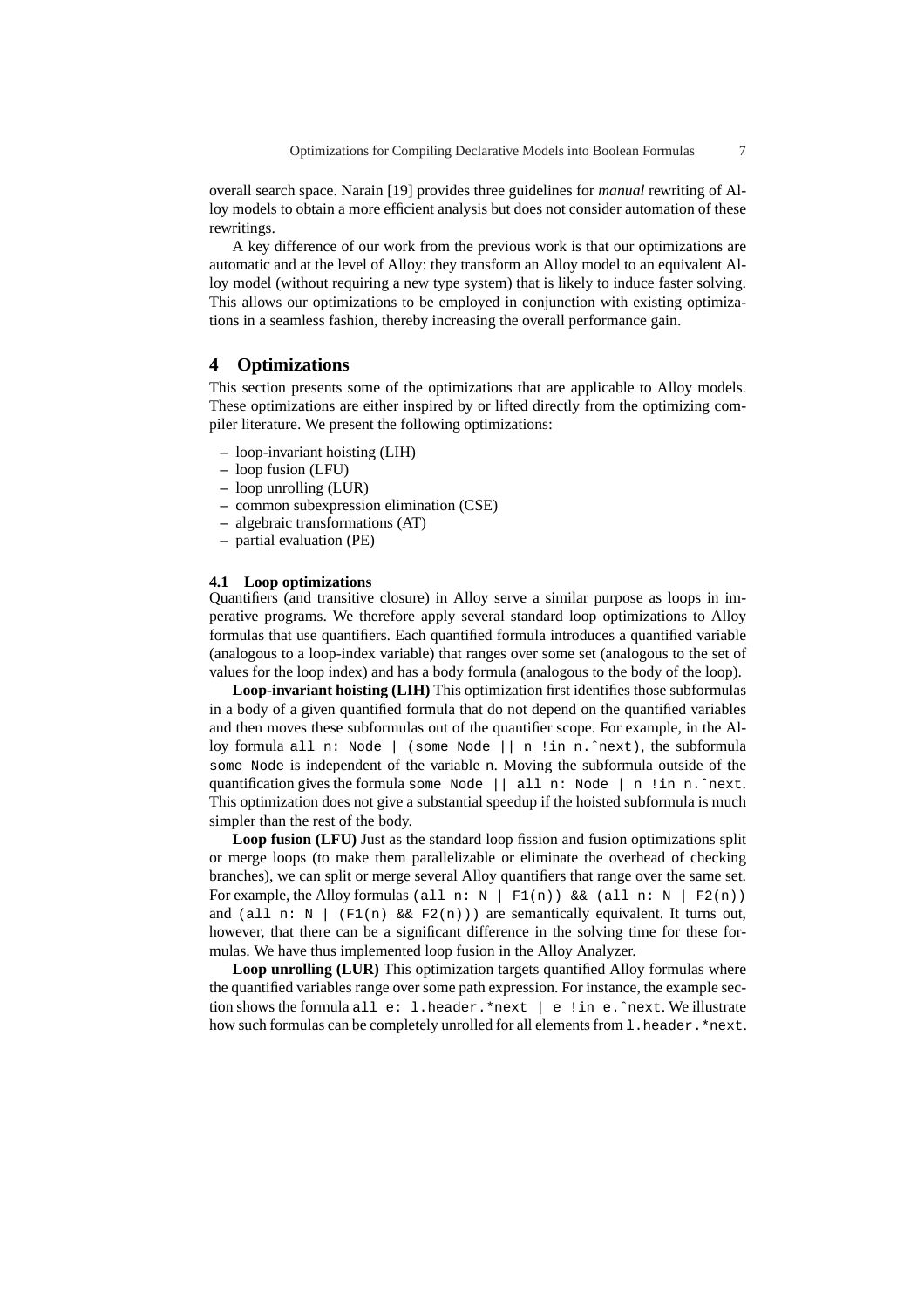Consider the general formula all  $x: E \mid F$ , where E is an expression of some basic type/set  $\alpha$ , and F is the quantified formula that depends on the variable x. An operational reading of this formula would first evaluate E to some set  $\{a_1, \ldots, a_k\} \subseteq \alpha$ and then check F for each  $a_i$  substituted for x, i.e.,  $F[a_i/x]$ . However, Alloy formulas need to be translated into declarative SAT, so the translation does not follow the operational view. Instead, the analyzer must translate this formula under the assumption that From the two controls the analyzer must transfer the solution of the assumption that E can evaluate to any subset of  $\alpha$ , i.e., in the general form  $\bigwedge_{a \in \alpha} a \in E \Rightarrow F[a/x]$ . The analyzer does not use the general form directly, but applies several optimizations [9].

Consider the special case where the analyzer can statically enumerate the elements  $\{a_1, \ldots, a_k\}$  that E evaluates to in some scope. It can then translate all  $x: E \mid F$ into the Alloy formula  $F(a_1)$  && ... &&  $F(a_k)$ . Universally quantified formulas translate into a conjunction; existentially quantified formulas analogously translate into a disjunction: some  $x: E \mid F$  translates into  $F(a_1) \mid \cdot \cdot \cdot \cdot \mid F(a_k)$ .

A common pattern in Alloy formulas is to quantify over path expressions. For such expressions, we cannot enumerate the elements in the set, but we can represent them using the equality on reflexive transitive closure, expressed in Alloy for the example next relation: \*next = iden[Node] + next + next.next +  $\ldots$  + next $^{s-1},$ where  $s$  is the scope for Node. (A similar equality also holds for transitive closure:  $\text{?next} = \text{next} + \text{next} \cdot \text{next} + \dots + \text{next} \cdot \text{next}$ 

The relations in the path expressions are often (partial) functions, e.g., when modeling fields of object-oriented programs  $[24]$ . If next is a partial function, n.next denotes a set with at most one element when n denotes a set with at most one element. The Alloy formula some n holds iff the set denoted by n is not empty. In the case of n.next, some n.next holds iff n denotes a singleton set, which in Alloy represents a scalar. We can therefore translate all  $n: 1.$  header. \*next |  $F(n)$  into the following conjunction:

```
some l.header => F(l.header)
some l.header.next => F(l.header.next)
```

```
...<br>some l.header.next<sup>s−1</sup> => F(l.header.next<sup>s−1</sup>)
```
where the guard some n ensures that we preserve the semantics of Alloy in this translation. In the general case, next could be an arbitrary relation, and the translation would need to use one n (instead of some n) to specify that n has exactly one element. However, the translations of some n and one n into boolean formulas differ significantly, and the translation of some n is much more efficient than one n.

Similarly, we can translate some  $n: 1.$  header. \*next  $|F(n)|$  into the disjunction of (some l.header.next<sup>i</sup> && F(l.header.next<sup>i</sup>)) for  $0 \le i \le s - 1$ .

To illustrate an application of loop unrolling, let us reconsider the list declaration from Section 2 and checking the equivalence of formulas for acyclicity. We can apply loop-unrolling to rewrite Acyclic1 as:

```
fun Acyclic1(l: List) { // all n: l.header.*next | n !in n.ˆnext
 some l.header => l.header !in l.header.ˆnext
 some l.header.next => l.header.next !in l.header.next.ˆnext
 some l.header.next.next => l.header.next.next !in l.header.next.next.^next
 some 1 header next next next =>
   l.header.next.next.next !in l.header.next.next.next.ˆnext
 some l.header.next.next.next.next =>
   l.header.next.next.next.next !in l.header.next.next.next.next.ˆnext
 some l.header.next.next.next.next.next =>
   l.header.next.next.next.next.next !in l.header.next.next.next.next.next.ˆnext }
```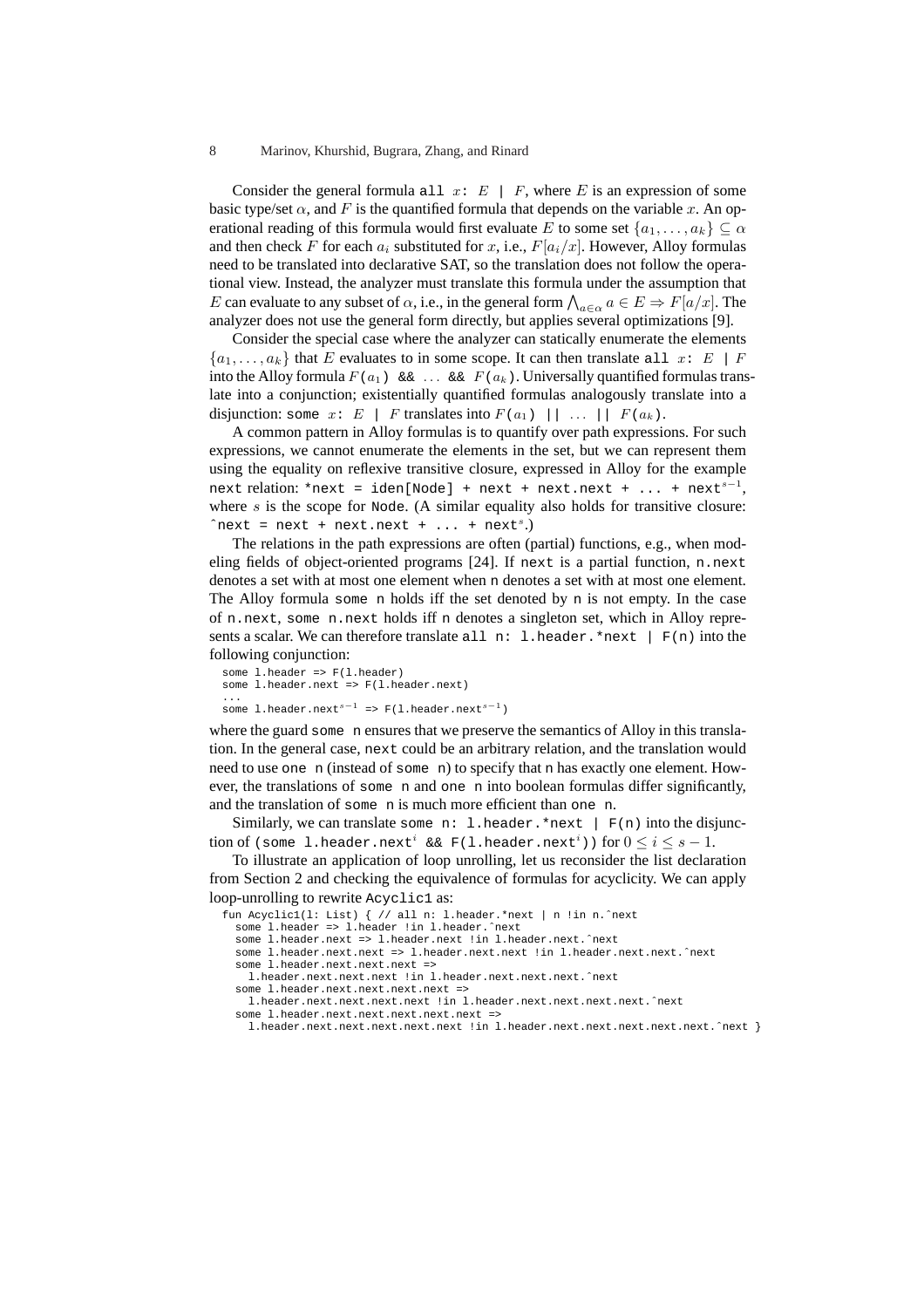Our implementation of LUR automatically determines whether it is legal to apply LUR to each loop and applies LUR whenever legal.

#### **4.2 Non-loop optimizations**

We next present the optimizations that do not target quantified Alloy expressions.

**Common subexpression elimination (CSE)** This is a standard compiler optimization that replaces the evaluation of  $N$  identical expressions with  $(1)$  one evaluation whose result is stored and (2)  $N - 1$  reads of the stored result. This optimization effectively trades the space that stores the result for the time to recompute the expressions. Alloy has no operational computation, but it is still desirable to save and reuse results. Others have observed this effect, and the back-end of the Alloy Analyzer actually implements a sophisticated optimization that detects and exploits sharing of subformulas during the translation of quantified Alloy formulas into boolean formulas [22]. However, our results (Section 5) show that a substantial amount of sharing can be detected even in the front-end, at the level of Alloy, before the translation to SAT.<sup>1</sup>

**Algebraic transformations (AT)** Alloy expressions offer numerous opportunities for applying algebraic transformations, i.e., using the equational rules of the relational algebra that underlies the Alloy semantics to replace selected expressions with equivalent rewritten expressions. For example, one such rule is that the transitive reflexive closure is idempotent:  $*<sub>next</sub> = *<sub>next</sub>$  for all relations next. Our anecdotal experience indicates that Alloy users sometimes write (typically by making a typographic mistake) such expressions that can be significantly optimized. For example, replacing \*\*next with \*next in the formula \*\*next = iden[Node] + ˆnext reduces the checking time by 2X (in scope 7).

Algebraic transformations also apply to the models discussed in Section 5. Moreover, even the transformations that produce expressions of similar complexity, and thus do not look profitable by themselves, can enable the profitable application of other optimizations. For example, one of the algebraic rules is that transpose and reflexive transitive closure commute for example, \*~next = ~\*next. Our implementation applies this rule as a rewrite from left to right to enable CSE to detect more common subexpressions that contain transitive closures.

**Partial evaluation (PE)** Partial evaluation is a standard optimization technique for evaluating expressions at compile-time. It generalizes constant folding (which evaluates only basic operations on constant arguments). We illustrate partial evaluation for Alloy models on the following function adapted from [11]:

```
fun modifies(pre, post: State, mods: set Ref) {
   (all r: Ref - mods | F2) &&
(all r: mods | F1) &&
  F3 }
```
This function is a part of the model that specifies state transitions. Specifically, modifies expresses the general constraint that a transition from the pre state to the post state can modify only references in the set mods. Each specific transition instantiates the generic

 $1$  We have recently found that we can obtain some of the CSE speed-up by adding to the Alloy model new fields that trigger the existing sharing, without performing the whole CSE.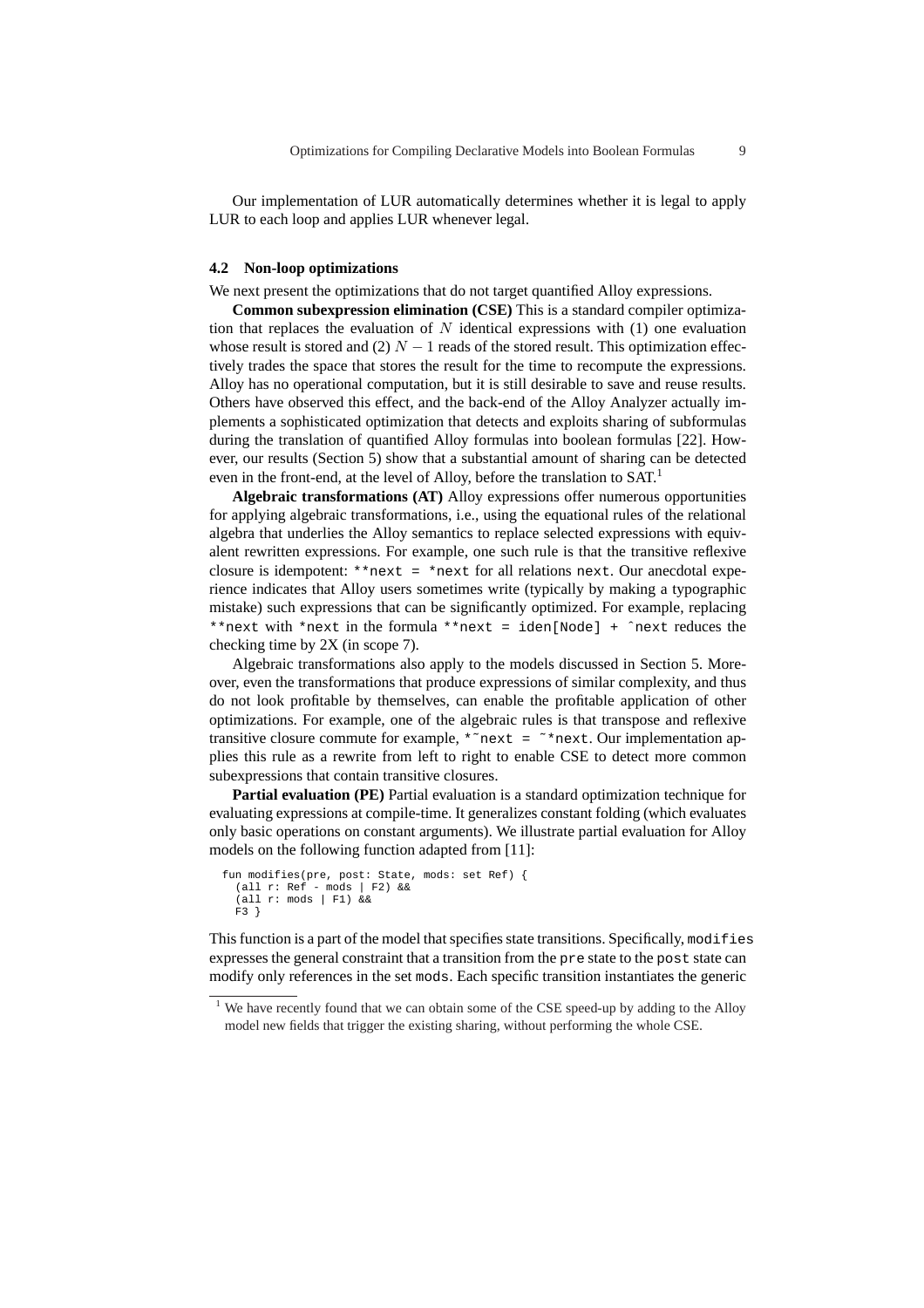function with the appropriate value for mods. Transitions that do not modify any reference thus instantiate mods with the empty set: modifies(s, s', none[Ref]), where none [Ref] represents the empty set.

This constant argument offers the opportunity to partially evaluate modifies. We can clone modifies and specialize the copy for the empty set: Ref - mods evaluates to Ref, and the whole second quantification evaluates to true:

```
fun modifiesEmpty(pre, post: State) {
(all r: Ref | F2) &&
  F3 }
```
We then replace the calls involving the empty set with modifies  $Empty(s, s')$ . Standard partial evaluation usually involves cloning of functions. However, the translation of Alloy already inlines all functions<sup>2</sup> so we can instead specialize the inlined formulas.

Although this optimization in theory bears great potential, we found that it is rarely applicable in Alloy models, so we did not implement it. Our experiment with manual application of PE showed a speed-up of 1.16X for the analysis of the model Views [11].

## **5 Experiments**

This section presents the performance results for several Alloy models taken from the Alloy distribution (http://alloy.mit.edu/) and from previous case studies that used Alloy models. We evaluate the effectiveness of the optimizations by using our implemented Alloy transformation system to automatically apply the optimizations to these models. We report the total time that the Alloy Analyzer takes to compile and solve the original and optimized models.

We have implemented our optimizations by changing the Java source code of the Alloy Analyzer version 2.0. (The most recent version is 3.0; we have modified 2.0 because 3.0 was unstable when we had started implementing the optimizations.)

We performed all experiments on a Linux machine with a 1.8 GHz Pentium 4 processor using Sun's Java 2 SDK 1.3.1 JVM. We used our modified Alloy Analyzer and the mChaff [18] SAT solver.

#### **5.1 Benchmarks**

Table 1 lists the benchmark models that we use to evaluate our optimizations:

- **–** List models singly linked-lists as described in Section 2. It checks the equivalence of the three definitions of acyclicity.
- **–** Types [6] models a part of the Java type system and checks its soundness by checking a subject reduction theorem: statement executions preserve the correspondence between run-time types and the compile-time types.
- **–** INS [14] models the key data structures and algorithms of the Intentional Naming System [1], a resource discovery and service location architecture for mobile networks. It checks partial correctness of these algorithms.
- **–** ProtonId [6] models the tracking of patients in a (proton) radiotherapy facility. It checks that patients are correctly identified.

 $2$  Alloy does not support recursive functions, because it needs to generate SAT formulas. Hence, non-termination of inlining or partial evaluation is not an issue.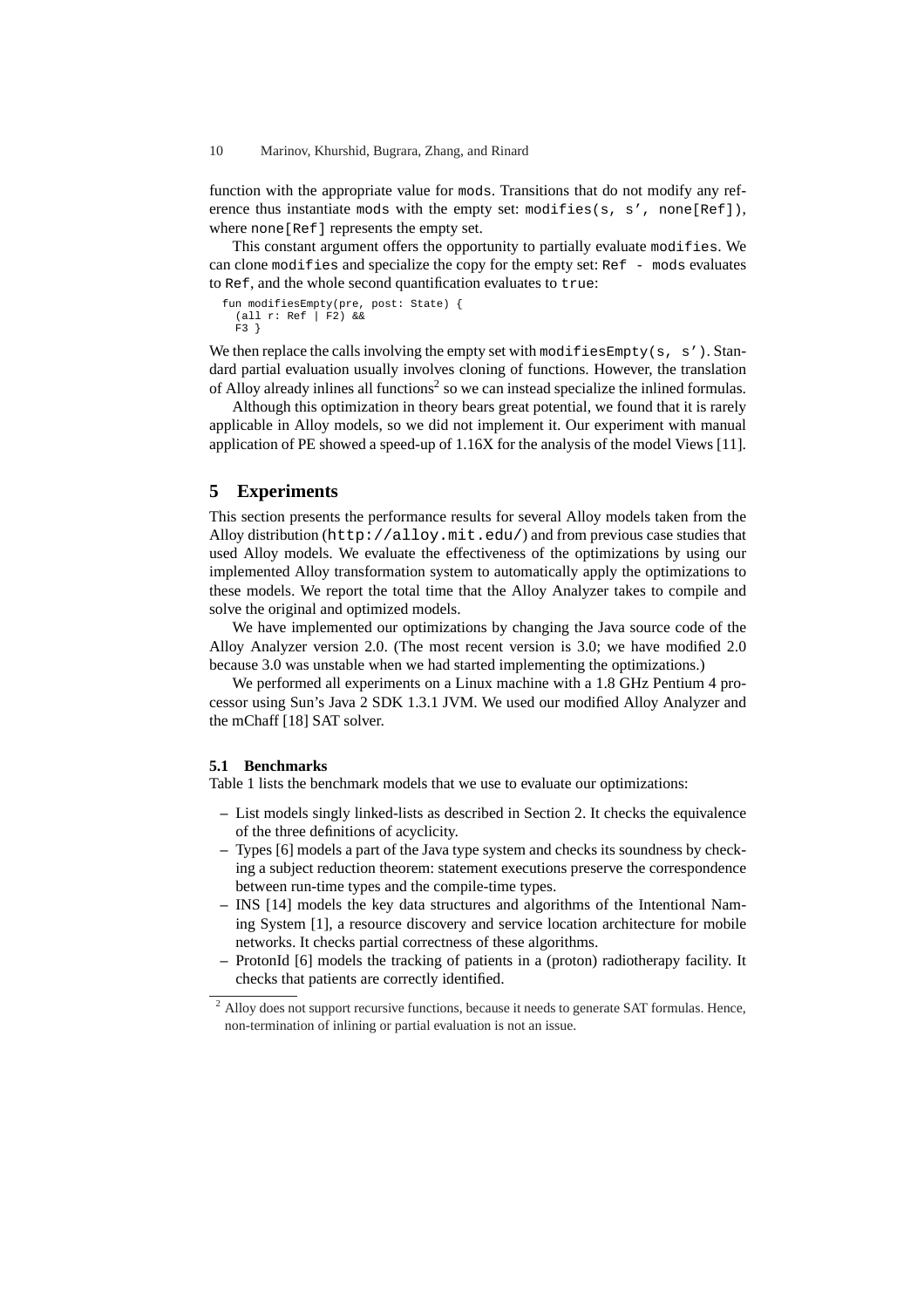Optimizations for Compiling Declarative Models into Boolean Formulas 11

| model        | description                                            | solving (#solutions) optimizations |               | $ \#n$ cnb |
|--------------|--------------------------------------------------------|------------------------------------|---------------|------------|
| List         | from the example section                               | satisfiability (0)                 | CSE, LUR      | 21         |
| <b>Types</b> | soundness of Java type system                          | satisfiability $(0)$               | <b>CSE</b>    | 106        |
| <b>INS</b>   | dynamic networks                                       | satisfiability (0)                 | AT, CSE, LUR  | 117        |
| ProtonId     | patient identity for proton machine satisfiability (0) |                                    | AT, LFU, CSE  | 164        |
| Life         | game of life                                           | satisfiability (1)                 | AT, LFU, CSE  | 88         |
| NetConf      | network configuration                                  | satisfiability (1)                 | LUR           | 192        |
| BinTree      | binary search trees                                    | enumeration (1430) LFU, CSE        |               | 62         |
|              | RedBlack red-black trees                               | enumeration (35)                   | LFU, CSE, LUR | 115        |

- **–** Life [22] is a model of Conway's game of life. It simulates multi-step executions of the game on a variable size grid.
- **–** NetConf [19] is a complex Alloy model for network configuration management. It builds network configurations that satisfy given management policies.
- **–** BinTree models simple binary search trees [5, 15].
- **–** RedBlack models red-black trees [5, 15], which implement balanced binary search trees. The last two models enumerate all appropriate trees within a given size.

For each model, we list whether we are just checking satisfiability (i.e., looking for one solution or showing that none exists) or enumerating all possible solutions (which is, for instance, useful in testing [15]). We also list the optimizations that are applied to get from an original model to an optimized version. We finally show the number of non-comment non-blank lines in each original model. This is a simple illustration of the model size and not a measure of the model complexity. (It may be a measure of the complexity of *developing* the model but not *solving* the model.)

# **5.2 Results**

Table 2 summarizes the results that we obtain by applying the optimizations to the different models. For each model, we present corresponding sets of data for both the original (unoptimized) version and the optimized version. We report the number of independent variables in the translated boolean formula, the total number of variables and clauses in the CNF formula, and the time (in seconds) it takes to check (i.e., translate and solve) the formula. We also present the speed-up resulting from the optimizations.

The models for List, Types, INS, and ProtonId all check an assertion; the scopes were set to 6, 12, 6, and 6, respectively. The analyzer does not find any counterexample. For Life and NetConf, the analyzer generates a solution (a simulation of the game and an appropriate network configuration, respectively). We present the time to find the first solution in both the unoptimized and the optimized versions. We used a scope of 12 for Life and a varying scope for different network elements in NetConf (from 4 security tunnels to 6 routers to 12 interfaces). For BinTree and RedBlack, we present the times the analyzer takes to enumerate all corresponding trees with 8 and 7 nodes, respectively. For Types, INS, and Life (all of which are available as models in the Alloy distribution), we ran the analyzer using the maximum scopes for which those models were previously analyzed (as stated in the distribution files). For other models (which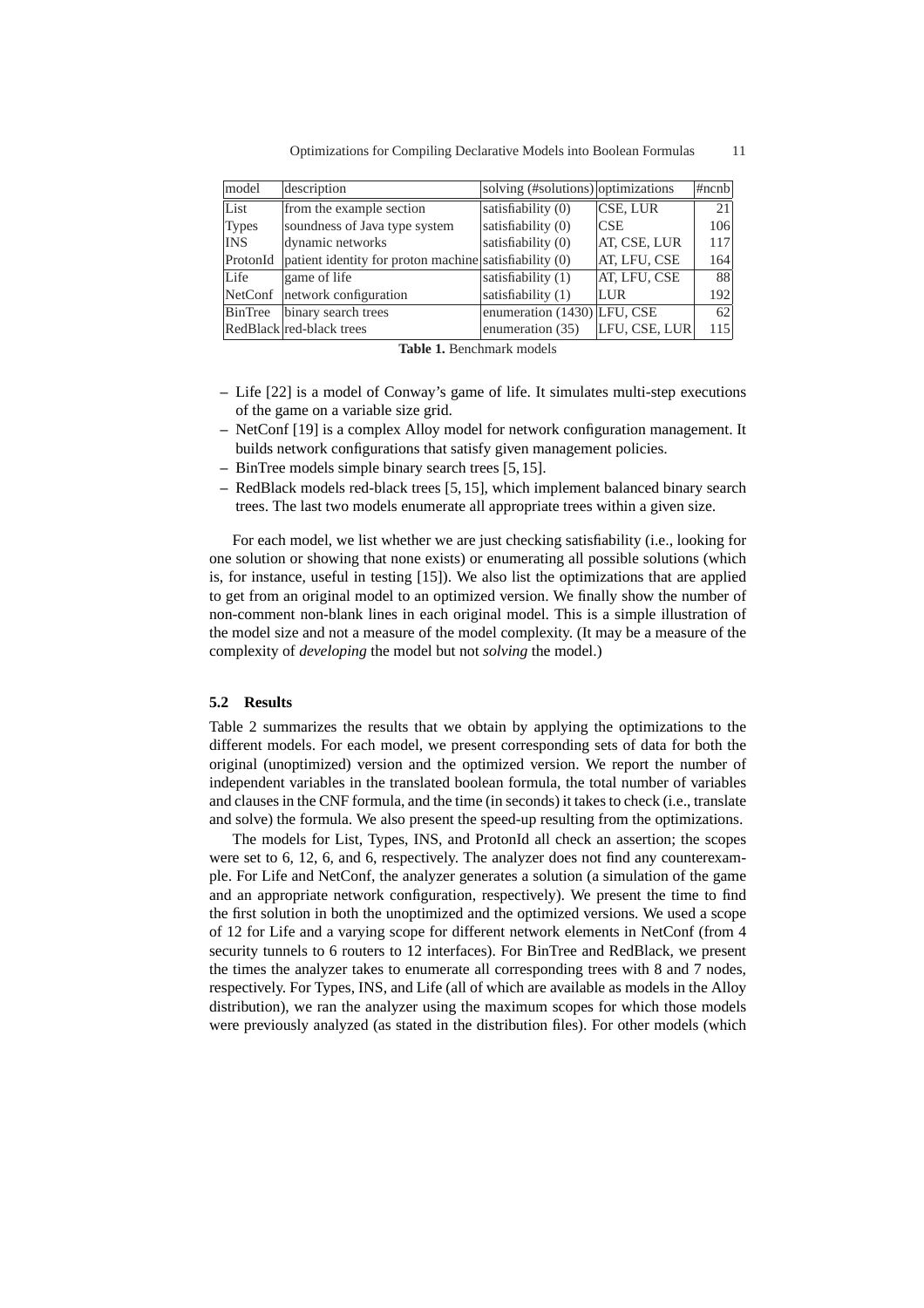|              | unoptimized                    |      |              | optimized            |                                     |      |                    |      |               |
|--------------|--------------------------------|------|--------------|----------------------|-------------------------------------|------|--------------------|------|---------------|
| model        | indep. vars total vars clauses |      |              |                      | time indep. vars total vars clauses |      |                    |      | time speed-up |
| List         | 150                            | 3686 | 19113        | 199.92               | 204                                 | 4068 | 20075 15.85        |      | 12.61         |
| <b>Types</b> | 1888                           |      | 82713 381816 | 4.30                 | 2088                                |      | 77672 357334       | 3.49 | 1.23          |
| <b>INS</b>   | 1295                           |      |              | 75725 728022 1208.47 | 1511                                |      | 76176 727564 83.21 |      | 14.52         |
| ProtonId     | 1370                           |      | 37566 237175 | 3.97                 | 1514                                |      | 37938 238227       | 3.83 | 1.04          |
| Life         | 351                            |      | 38312 188423 | 51.71                | 927                                 |      | 35844 186088 27.61 |      | 1.87          |
| NetConf      | 770                            |      | 44848 415018 | 10.36                | 770                                 |      | 44700 414574       | 8.19 | 1.26          |
| BinTree      | 146                            | 4504 | 20064        | 39.93                | 274                                 | 4056 | 19024 28.39        |      | 1.41          |
| RedBlack     | 263                            | 7662 | 34472        | 136.22               | 361                                 | 7459 | 34230 27.30        |      | 4.99          |

**Table 2.** Comparison of analyses for models with and without optimizations

are not yet a part of the standard Alloy distribution), we chose sizes that are representative from previous case studies [6,15,19]. The performance results indicate the benefits of applying optimizations, both for determining the satisfiability of boolean formulas and for enumerating all solutions.

In all cases the optimizations produce a performance improvement. The speed-up varies from 1.04X to 14.52X. We point out that the optimizations do not necessarily decrease the number of variables (whether independent or total) or increase the number of clauses. In fact, for INS (for example) the optimizations both increase the number of (independent and total) variables and decrease the number of clauses. Nevertheless, the benchmark still exhibits a more than 10X speed-up.

Note that we obtain the maximum speed-up on one of the most complex models (INS). INS models recursive algorithms that were implemented in Java [14], which requires non-trivial fixed-point computations to be expressed in Alloy. Several researchers, including the first two authors of this paper, analyzed this model in various projects [6, 14, 22]. During these projects, the model was optimized (by both manual rewriting and some automatically applied SAT-generation optimizations) to reduce the solving time. Based on our previous experience with this model, it came as a great surprise to us that it was possible to obtain such a substantial speed-up. We hypothesize that more complex models would indeed benefit the most from systematic compiler optimizations, in part because the complexity of the model inhibits the manual application of large-scale transformations such as loop unrolling.

We next discuss how different optimizations contribute to the speed-up. For Types and NetConf, the entire speed-up comes from a single optimization—CSE for Types and LUR for NetConf. For List, the overall speed-up is split between CSE and LUR as 33.6% for CSE and 66.4%, for LUR. For INS, the overall speed-up is split between AT, CSE, and LUR as 2.8%, 98.4%, and -1.2%, respectively. In other words, applying all optimizations (AT, CSE, LUR) to INS does not give the best speed-up; namely, applying just AT and CSE, without LUR, gives 17.34X speed-up over the unoptimized version! This problem is well-known for the compiler optimizations: the "optimizations" are heuristics that improve the code in most cases but can also degrade the code in some cases. Choosing the best set of optimizations to apply (and the best order in which to apply them) is an open research problem in compiler community. We plan to investigate this problem in the context of Alloy.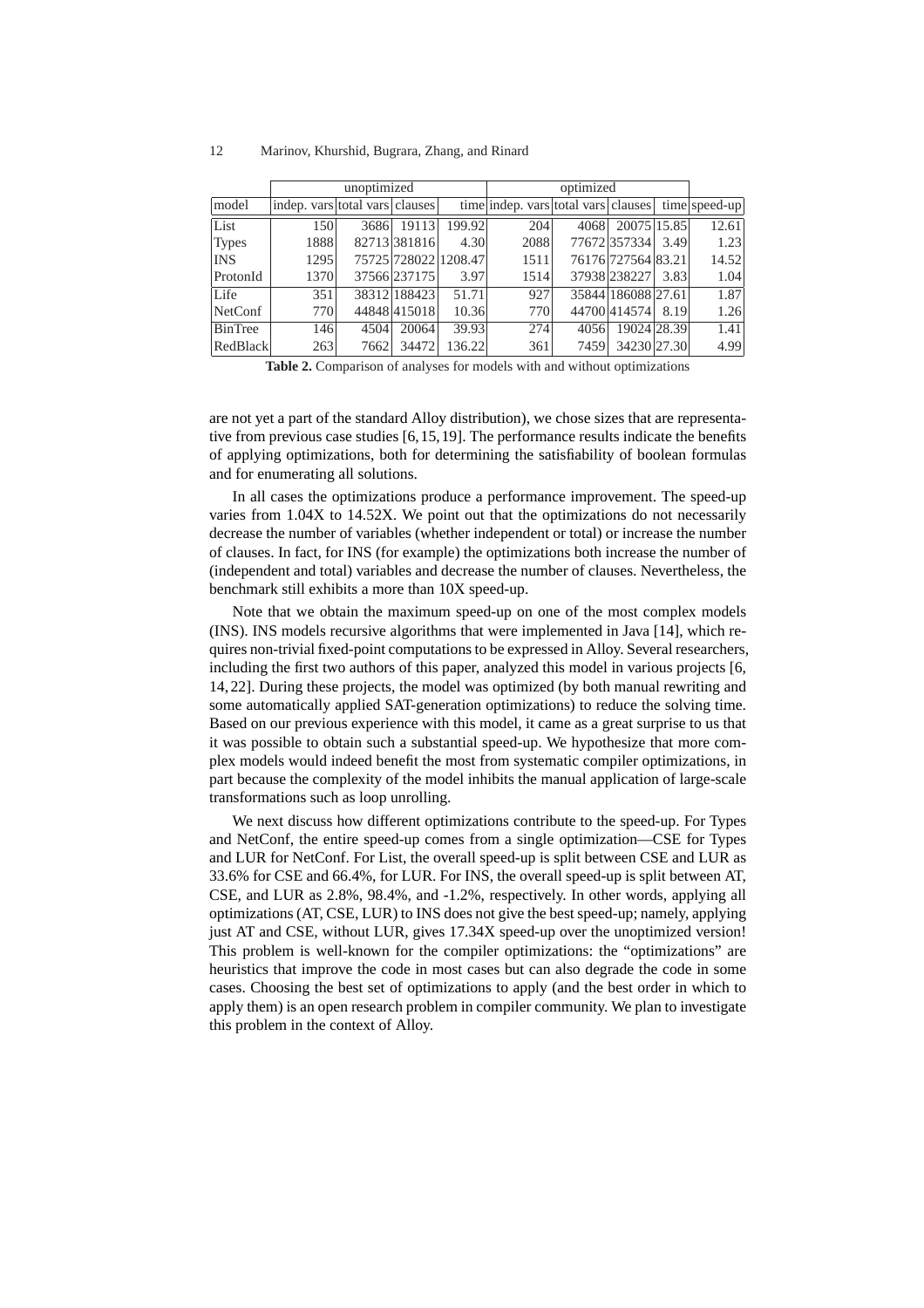Our experiments include the change in the compilation time that results from the automatic application of the optimizations. Specifically, the time that we present is the sum of execution times of three parts: (1) the compilation time that includes the time required to parse the Alloy model and apply the optimizations, (2) the translation time required to translate the (optimized) model into a boolean formula, and (3) the SAT solving time. For the original models, the compilation time ranges from 0.39 sec (for List) to 2.55 sec (for RedBlack), and the translation time ranges from 0.35 sec (for List) to 1.52 sec (for Types). With all our optimizations, the compilation time increases by at most 0.24 sec (for List), and the translation time increases by at most 0.37 sec (for NetConf). $3$  Some optimizations even decrease the total compilation time as also observed in other compilation projects [22]. Our results indicate that the compilation and translation times in the experiments were negligible in comparison with the SAT solving time, so even a small increase in the compilation and translation times can be easily outweighed by a decrease in the SAT solving time.

#### **5.3 Discussion**

The experiments indicate that the most beneficial optimizations are common subexpression elimination and loop unrolling. The most commonly factored out expressions were those that were based on transitive closure. Indeed, loop unrollings also involved formulas that used (quantified expressions with) transitive closure. Alloy specifications often use transitive closure and quantifiers. These constructs tend to be heavily used since they are the source of much of Alloy's expressive power (as compared to firstorder logic without transitive closure or relational queries without quantification) [10]. These Alloy constructs are also analogous to loops in code. Solving formulas with these constructs, however, is expensive. Our experience indicates that, in much the same way that the optimizations in a regular compiler focus on the most expensive parts of the code (i.e., the inner loops), the Alloy compilation should focus on the most expensive constructs (i.e., quantified formulas and formulas involving transitive closure).

It is worth pointing out that we use the analyzer to check the partial correctness of our optimizations. It is conceivable that our optimizations, because of a compiler bug, could incorrectly create optimized models that are not equivalent to the original models. To check the (partial) correctness, we employ two techniques: (1) we check the equivalence of the original and optimized formulas (using the analyzer) and (2) we enumerate all solutions to the original formula and all solutions to the optimized formulas and compare the number of solutions. Even though the second technique does not, in general, check equivalence of the formulas, it increases our confidence in the correctness of the translation and tends to complete more quickly than the first technique. We therefore use it when the first technique times out. Note that determining the equivalence of boolean formulas, which are our compilation target, is decidable. In regular compilers, on the other hand, determining the equivalence of the unoptimized and optimized code is undecidable in general.

<sup>&</sup>lt;sup>3</sup> Due to our unfamiliarity with the details of the analyzer, our modified version does not translate the internal representation of the model after optimizing it. Instead, our version parses the model, optimizes it, then pretty-prints it and parses it again. Our times do not include prettyprinting and reparsing, since an actual implementation would not have these two steps.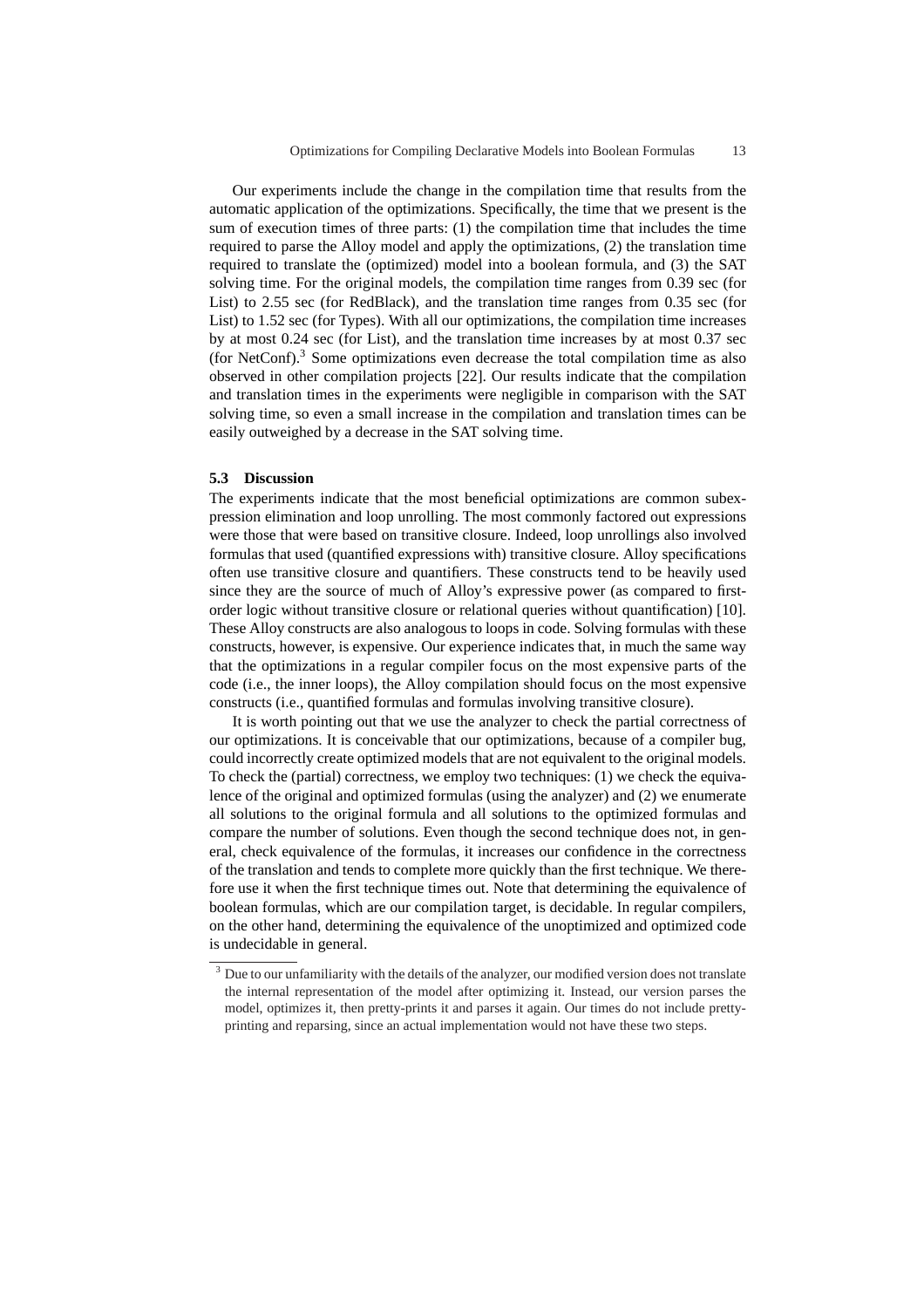## **6 Conclusions**

In many situations, the performance of an analysis or reasoning tool is the critical factor that determines its utility to the user or the size of the problem that it can meaningfully address. Reduction to SAT is an increasingly popular solution technique. Previous results, as well as ours, show that the overall performance of the system depends not only on the inherent capabilities of the underlying SAT solver, but also on how the problem is expressed: semantically identical SAT problems have widely varying solving times.

We have presented a set of mechanical transformations that, for Alloy model checking problems, can substantially reduce the SAT solving time. As currently formulated, these transformations apply specifically to Alloy models. However, they all have direct analogs in the field of traditional compiler optimizations, and we anticipate that other researchers should be able to apply similar optimizations to their systems. The overall result should be a substantial improvement in the performance of systems that use SAT solvers to solve important analysis and reasoning problems.

# **Acknowledgements**

We would like to thank Ilya Shlyakhter for discussions on Alloy Analyzer and Alexandru Salcianu for comments on a previous version of this paper. This work was funded in part by NSF ITR award #0086154 and in part by NSF ITR—SoD award #0438967.

# **References**

- 1. William Adjie-Winoto, Elliot Schwartz, Hari Balakrishnan, and Jeremy Lilley. The design and implementation of an intentional naming system. In *Proc. 17th ACM Symposium on Operating Systems Principles (SOSP)*, Kiawah Island, December 1999.
- 2. Alfred V. Aho, Ravi Sethi, and Jeffrey D. Ullman. *Compilers: Principles, Techniques and Tools*. Addison-Wesley, 1988.
- 3. Armin Biere, Alessandro Cimatti, Edmund M. Clarke, Masahiro Fujita, and Yunshan Zhu. Symbolic model checking using SAT procedures instead of BDDs. In *Proc. 36thConference on Design Automation (DAC)*, New Orleans, LA, June 1999.
- 4. Edmund Clarke, Daniel Kroening, and Flavio Lerda. A tool for checking ANSI-C programs. In Kurt Jensen and Andreas Podelski, editors, *Tools and Algorithms for the Construction and Analysis of Systems (TACAS 2004)*, volume 2988 of *Lecture Notes in Computer Science*, pages 168–176. Springer, 2004.
- 5. Thomas H. Cormen, Charles E. Leiserson, and Ronald L. Rivest. *Introduction to Algorithms*. The MIT Press, Cambridge, MA, 1990.
- 6. Jonathan Edwards, Daniel Jackson, Emina Torlak, and Vincent Yeung. Faster constraint solving with subtypes. In *Proc. International Symposium on Software Testing and Analysis (ISSTA)*, July 2004.
- 7. Michael D. Ernst, Todd D. Millstein, and Daniel S. Weld. Automatic SAT-compilation of planning problems. In *IJCAI-97, Proceedings of the Fifteenth International Joint Conference on Artificial Intelligence*, pages 1169–1176, Nagoya, Japan, August 1997.
- 8. Malay K. Ganai, Lintao Zhang, Pranav Ashar, Aarti Gupta, and Sharad Malik. Combining strengths of circuit-based and CNF-based algorithms for a high-performance SAT solver. In *Proc. 39thConference on Design Automation (DAC)*, pages 747–750, June 2002.

<sup>14</sup> Marinov, Khurshid, Bugrara, Zhang, and Rinard